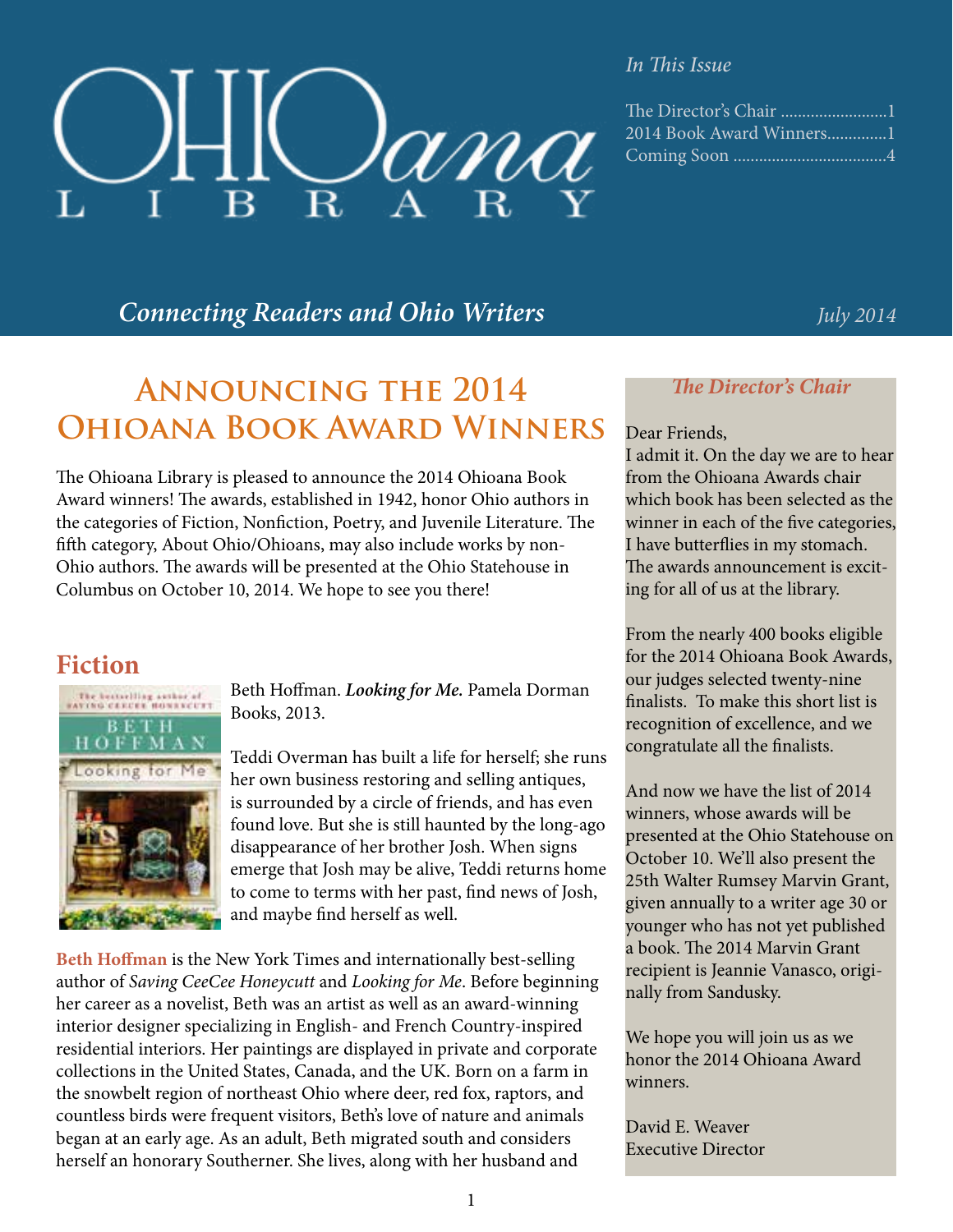two very smart cats, in a restored Queen Anne home in a quaint historic district in northern Kentucky. Personal interests include the rescue of abandoned and abused animals, historic preservation, studying nature, gardening, and antiquing with girlfriends.

# **Nonfiction**



Brad Ricca. *Super Boys: The Amazing Adventures of Jerry Siegel and Joe Shuster*-*The Creators of Superman.* St. Martin's Press, 2013.

*Super Boys* is a comprehensive biography of Superman creators Jerry Siegel and Joe Schuster, from their first meeting as Cleveland teenagers. Author Ricca shows

how the boys' own stories influenced the creation of the world's most iconic superhero and follows their lives and legal battles after they signed away rights to the character for \$130.

**Brad Ricca** was born, lives, and works in Cleveland. He is a SAGES fellow who teaches classes on writing, comics, popular culture, and narrative biography at Case Western Reserve University, where he received his Ph.D. in English and is a recipient of the Richard A. Bloom, M.D. Award for Distinguished Teaching. He also teaches at the Cleveland Institute of Art. His literary biography *Super Boys*, about the creators of Superman, was named to several year-end lists, including Booklist's Top 10 Book on the Arts for 2013. He is a frequent contributor to media outlets such as NPR, the BBC, and others about comics and pop culture. He has presented at meetings all over the world, including in Oxford, Kyoto, and at Comic-Con International: San Diego. He won the St. Lawrence Book Award for his first book of poetry, *American Mastodon*, which was featured on *The Writer's Almanac with Garrison Keillor*. Ricca's first documentary film, *Last Son*, won a Silver Ace Award at the Las Vegas International Film Festival. Ricca won a prestigious Cleveland Arts Prize in Literature for Emerging Artist of 2014.

# **Juvenile Literature**



Andrea Cheng. *Etched in Clay: The Life of Dave, Enslaved Potter and Poet.* Lee & Low Books, 2013.

Sometime before 1818, a young slave named Dave was brought to live and work near Edgefield, South Carolina. He eventually became one of the best potters in the area. After learning to read and write despite laws against

slave literacy, Dave courageously signed his works and sometimes added short poems based on his experiences. Here Dave's story is told in poems from several viewpoints, including those of his owners, his family, and Dave himself.

**Andrea Cheng** is the author of several award-winning books for children and young adults. Recently, she published the *Anna Wang* books as well as *Etched in Clay,* a biography in verse of Dave the Potter that received the Lee Bennett Hopkins award for children's poetry (2014). Some of Cheng's books draw on her background as the child of Hungarian immigrants as well as the background of her husband, the son of immigrants from China. Others are inspired by the lives of her children growing up in inner-city Cincinnati, where she and her husband now live.

Cheng's parents and grandparents were Holocaust survivors from Hungary, and as a child, she listened to their stories from underneath the dining room table where she liked to hide. Very early on, she became aware of issues of prejudice, civil rights, race, and class. Cheng studied English literature and Chinese at Cornell University, where she received a master's degree in linguistics. In addition to writing books for children, she teaches English as a Second Language at Cincinnati State Technical and Community College. She lives with her husband, Jim Cheng, in Cincinnati, Ohio. Their three children, ages 24, 27, and 29, live in California, Switzerland, and Boston.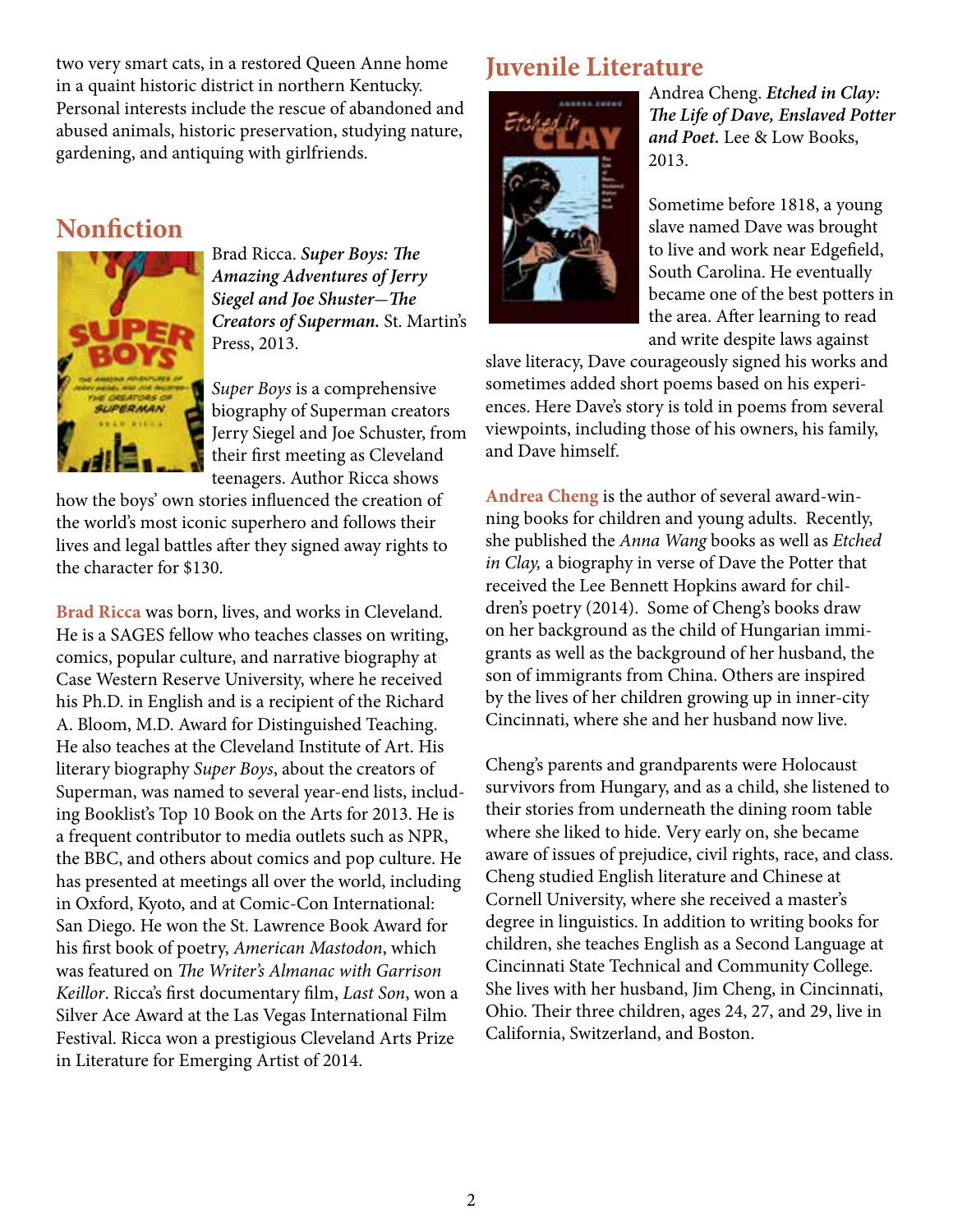### **Poetry**



Kazim Ali. *Sky Ward.* Wesleyan University Press, 2013.

Ali's latest poetry collection explores both one's inner life and one's place in the world. Organized loosely around the story of Icarus, the poems address themes of contrast and fragmentation as word play provides additional layers of meaning.

**Kazim Ali** has worked as a political organizer, lobbyist, and yoga instructor. He is currently on the faculty of Oberlin College, where he teaches in the Creative Writing and Comparative Literature departments.

His volumes of poetry include *Sky Ward, The Far Mosque, The Fortieth Day,* and the poetic memoir *Bright Felon: Autobiography and Cities,* which was a finalist for the Ohioana Book Award in Poetry, the Lantern Award in Memoir, and the Asian American Literary Award. He has also published the novels *Quinn's Passage*, named one of the Best Books of 2005 by Chronogram; *The Disappearance of Seth;* and *Wind Instrument*. He is the author of three collections of essays: *Orange Alert: Essays on Poetry, Art and the Architecture of Silence*; *Resident Alien: On Border Crossing and the Undocumented Divine*; and *Fasting for Ramadan: Notes from a Spiritual Practice*. He is the translator of *Water's Footfall* and *Oasis of Now: Selected Poems*, both by Sohrab Sepehri, as well as the novel *L'Amour* by Marguerite Duras.

He is the founding editor of the small press Nightboat Books as well as the Series Editor for the *Poets on Poetry* series from the University of Michigan Press.

# **About Ohio or an Ohioan**



Doris Kearns Goodwin. *The Bully Pulpit: Theodore Roosevelt, William Howard Taft, and the Golden Age of Journalism.* Simon & Schuster, 2013.

Pulitzer Prize-winner Goodwin documents the very different relationships that Teddy Roosevelt and his successor, Ohioan William Howard Taft,

had with the press and the impact of those relationships on social reform.

**Doris Kearns Goodwin** is a world-renowned presidential historian and Pulitzer Prize-winning author. She is the author of six critically acclaimed and *New York Times* best-selling books, including her most recent, *The Bully Pulpit: Theodore Roosevelt, William Howard Taft, and the Golden Age of Journalism*. *The Bully Pulpit* is a dynamic history of the first decade of the Progressive era, that tumultuous time when the nation was coming unseamed and reform was in the air. Steven Spielberg's DreamWorks Studios has acquired the film rights to the book.

Ms. Goodwin is well known for her appearances and commentary on television; she has served as a consultant and has been interviewed extensively for PBS and the History Channel's documentaries on LBJ, the Kennedy family, Franklin Roosevelt, Abraham and Mary Lincoln, and Ken Burns's *The History of Baseball* and *The Civil War*.

Ms. Goodwin earned a Ph.D. in Government from Harvard University, where she taught Government, including a course on the American Presidency. She served as an assistant to President Lyndon Johnson in his last year in the White House and later assisted President Johnson in the preparation of his memoirs. Ms. Goodwin is the winner of the Charles Frankel Prize, given by the National Endowment for the Humanities; the Sarah Josepha Hale medal; and the Lincoln Prize. She resides in Concord, Massachusetts, with her husband, Richard N. Goodwin. She was the first woman to enter the Boston Red Sox locker room, and is a devoted fan of the World Series-winning team.